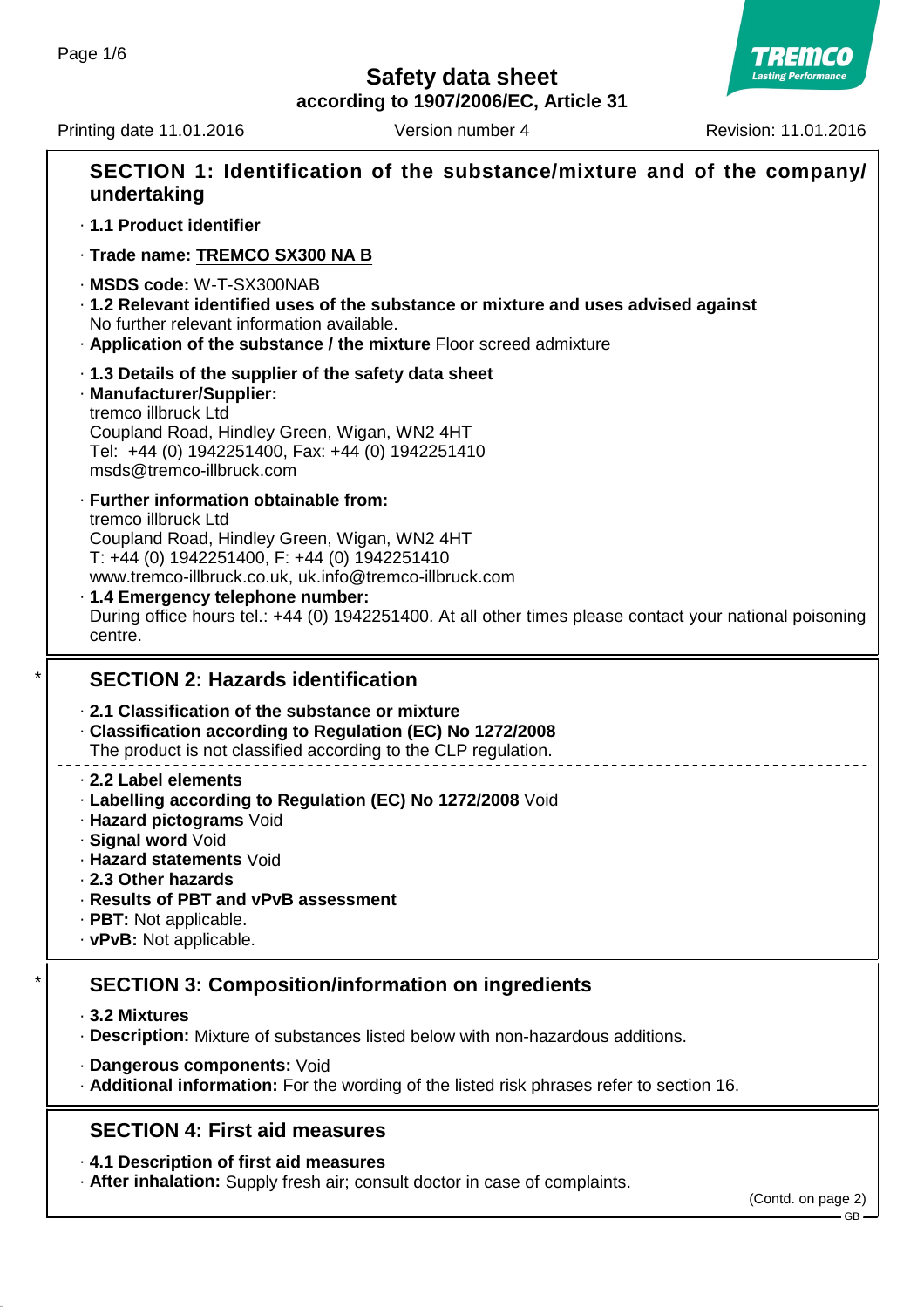**Lasting Performanc** 

**according to 1907/2006/EC, Article 31**

Printing date 11.01.2016 **Version number 4** Revision: 11.01.2016

#### **Trade name: TREMCO SX300 NA B**

(Contd. of page 1) · **After skin contact:** Immediately wash with water and soap and rinse thoroughly. If skin irritation continues, consult a doctor. · **After eye contact:** Rinse opened eye for several minutes under running water. If symptoms persist, consult a doctor. · **After swallowing:** Rinse out mouth and then drink plenty of water. Seek immediate medical advice. · **4.2 Most important symptoms and effects, both acute and delayed** No further relevant information available. · **Information for doctor:** No further relevant information available. · **Hazards** No further relevant information available. · **4.3 Indication of any immediate medical attention and special treatment needed** No further relevant information available. **SECTION 5: Firefighting measures** · **5.1 Extinguishing media** · **Suitable extinguishing agents:** CO2, powder or water spray. Fight larger fires with water spray or alcohol resistant foam. Use fire extinguishing methods suitable to surrounding conditions. · **5.2 Special hazards arising from the substance or mixture** Formation of toxic gases is possible during heating or in case of fire. · **5.3 Advice for firefighters** · **Protective equipment:** Wear self-contained respiratory protective device. · **Additional information** Collect contaminated fire fighting water separately. It must not enter the sewage system. **SECTION 6: Accidental release measures** · **6.1 Personal precautions, protective equipment and emergency procedures** Wear protective clothing. · **6.2 Environmental precautions:** Do not allow to enter sewers/ surface or ground water. · **6.3 Methods and material for containment and cleaning up:** Absorb with liquid-binding material (sand, diatomite, acid binders, universal binders, sawdust). · **6.4 Reference to other sections** See Section 7 for information on safe handling. See Section 8 for information on personal protection equipment. See Section 13 for disposal information. **SECTION 7: Handling and storage** · **7.1 Precautions for safe handling** The usual precautionary measures are to be adhered to when handling chemicals. Avoid contact with the eyes and skin. · **Information about fire - and explosion protection:** The product is not flammable.

(Contd. on page 3) GB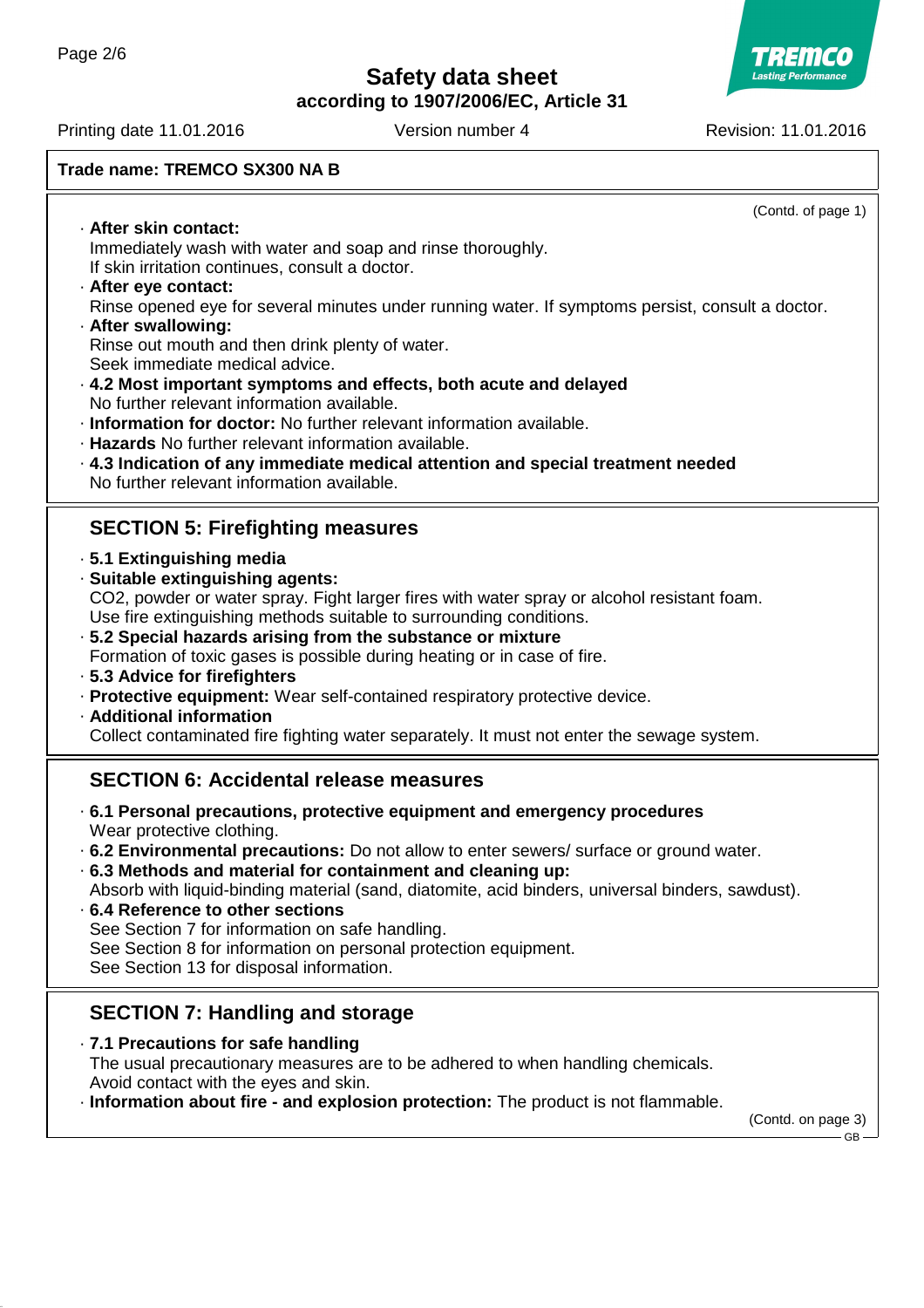**according to 1907/2006/EC, Article 31**



Printing date 11.01.2016 **Version number 4** Revision: 11.01.2016

**Trade name: TREMCO SX300 NA B**

(Contd. of page 2)

- · **7.2 Conditions for safe storage, including any incompatibilities**
- · **Storage:**
- · **Requirements to be met by storerooms and receptacles:** Store only in unopened original receptacles.
- · **Information about storage in one common storage facility:** Protect from heat and direct sunlight.
- · **Further information about storage conditions:** Protect from frost.
- · **7.3 Specific end use(s)** No further relevant information available.

## **SECTION 8: Exposure controls/personal protection**

- · **8.1 Control parameters**
- · **Ingredients with limit values that require monitoring at the workplace:** The product does not contain any relevant quantities of materials with critical values that have to be monitored at the workplace.
- · **Additional information:** The lists valid during the making were used as basis.
- · **8.2 Exposure controls**
- · **Personal protective equipment:**
- · **General protective and hygienic measures:**

The usual precautionary measures are to be adhered to when handling chemicals. Avoid contact with the eyes and skin.

- · **Respiratory protection:** Not required.
- · **Protection of hands:**



Protective gloves

The glove material has to be impermeable and resistant to the product/ the substance/ the preparation.

· **Material of gloves**

Rubber gloves

PVC or PE gloves

The selection of the suitable gloves does not only depend on the material, but also on further marks of quality and varies from manufacturer to manufacturer. As the product is a preparation of several substances, the resistance of the glove material can not be calculated in advance and has therefore to be checked prior to the application.

· **Penetration time of glove material** The exact break through time has to be found out by the manufacturer of the protective gloves and has to be observed.

- · **Eye protection:** Safety glasses
- · **Body protection:** Protective work clothing

## **SECTION 9: Physical and chemical properties**

- · **9.1 Information on basic physical and chemical properties**
- · **General Information**
- · **Appearance:**

**Form:** Liquid **Colour:** White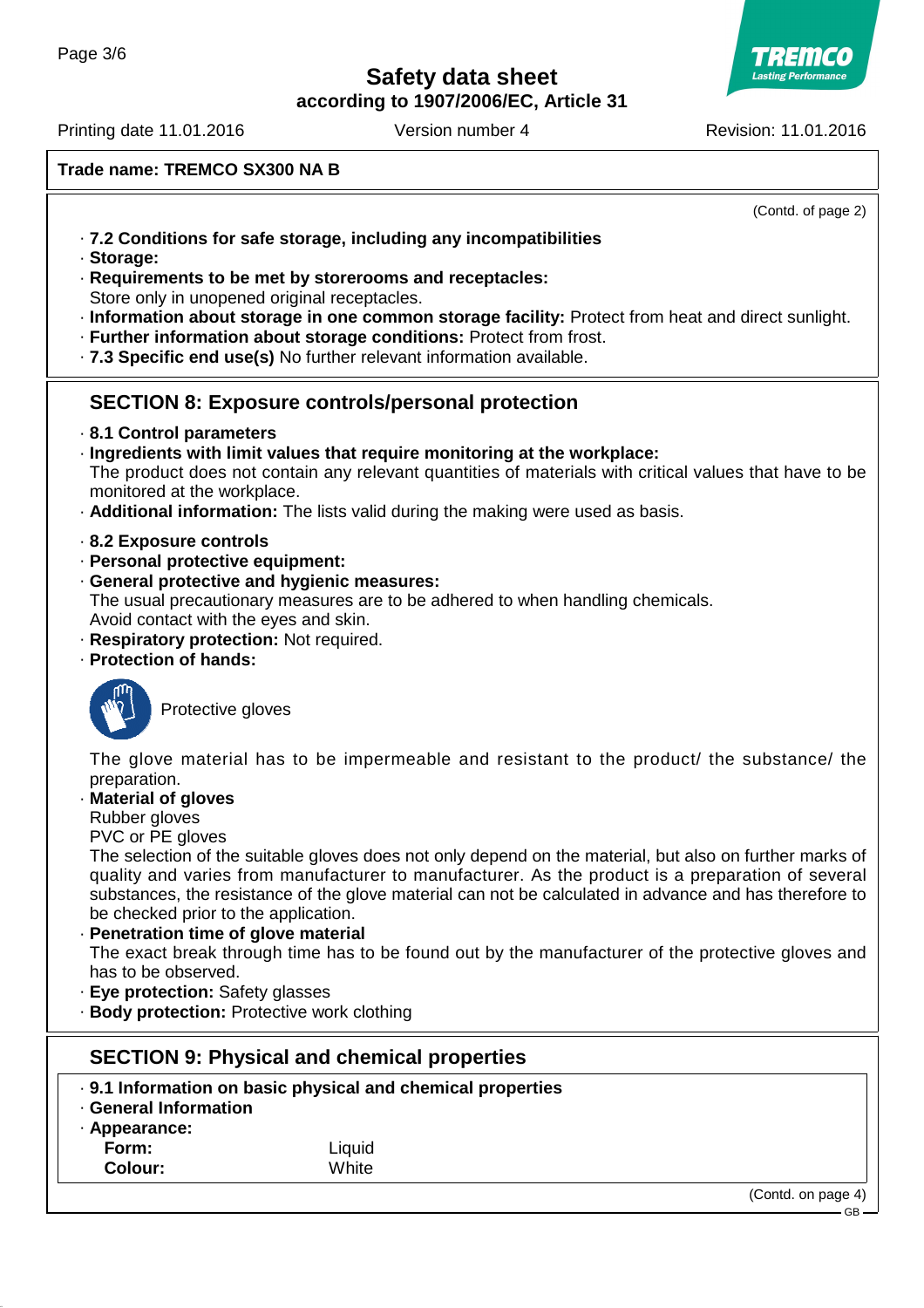**Safety data sheet according to 1907/2006/EC, Article 31**



Printing date 11.01.2016 **Version number 4** Revision: 11.01.2016

|                                                           |                                                 | (Contd. of page 3) |
|-----------------------------------------------------------|-------------------------------------------------|--------------------|
| · Odour:                                                  | Mild                                            |                    |
| · pH-value at 20 °C:<br>· Boiling point/Boiling range:    | 9.2<br>100 °C                                   |                    |
| · Flash point:                                            | Not applicable.                                 |                    |
| Danger of explosion:                                      | Product does not present an explosion hazard.   |                    |
| ⋅ Density at 20 °C:                                       | $0.95$ g/cm <sup>3</sup>                        |                    |
| · Solubility in / Miscibility with<br>water:              | Fully miscible.                                 |                    |
| · Solvent content:<br>VOC (EU)<br>· 9.2 Other information | ۰<br>No further relevant information available. |                    |

## **SECTION 10: Stability and reactivity**

- · **10.1 Reactivity** Stable
- · **10.2 Chemical stability**
- · **Thermal decomposition / conditions to be avoided:** No decomposition if used according to specifications.
- · **10.3 Possibility of hazardous reactions** Reacts with strong acids. Reacts with certain metals.
- · **10.4 Conditions to avoid** No further relevant information available.
- · **10.5 Incompatible materials:** No further relevant information available.
- · **10.6 Hazardous decomposition products:** No dangerous decomposition products known.

# **SECTION 11: Toxicological information**

- · **11.1 Information on toxicological effects**
- · **Acute toxicity** Based on available data, the classification criteria are not met.
- · **Primary irritant effect:**
- · **Skin corrosion/irritation** Slight irritation possible
- · **Serious eye damage/irritation** Slight irritation possible.
- · **Respiratory or skin sensitisation** Based on available data, the classification criteria are not met.
- · **CMR effects (carcinogenity, mutagenicity and toxicity for reproduction)**
- · **Germ cell mutagenicity** Based on available data, the classification criteria are not met.
- · **Carcinogenicity** Based on available data, the classification criteria are not met.
- · **Reproductive toxicity** Based on available data, the classification criteria are not met.
- · **STOT-single exposure** Based on available data, the classification criteria are not met.
- · **STOT-repeated exposure** Based on available data, the classification criteria are not met.
- · **Aspiration hazard** Based on available data, the classification criteria are not met.

# **SECTION 12: Ecological information**

- · **12.1 Toxicity**
- · **Aquatic toxicity:** No further relevant information available.

(Contd. on page 5)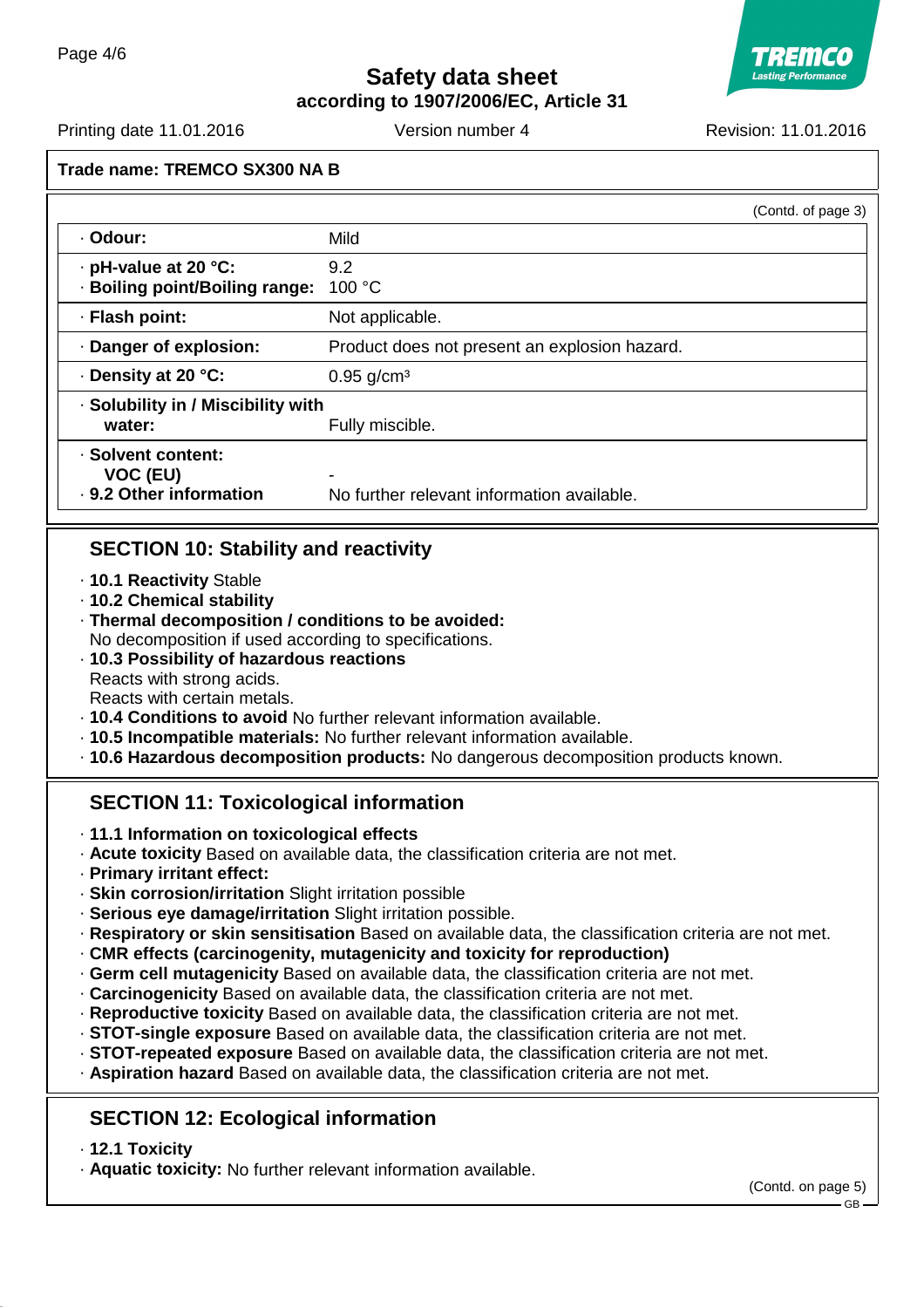TREMCO **Lasting Performance** 

**according to 1907/2006/EC, Article 31**

Printing date 11.01.2016 Version number 4 Revision: 11.01.2016

**Trade name: TREMCO SX300 NA B**

|                                                                                                   |                                                                                                        | (Contd. of page 4)                                                                             |  |  |  |
|---------------------------------------------------------------------------------------------------|--------------------------------------------------------------------------------------------------------|------------------------------------------------------------------------------------------------|--|--|--|
|                                                                                                   | . 12.2 Persistence and degradability No further relevant information available.                        |                                                                                                |  |  |  |
|                                                                                                   | · 12.3 Bioaccumulative potential No further relevant information available.                            |                                                                                                |  |  |  |
|                                                                                                   | · 12.4 Mobility in soil No further relevant information available.                                     |                                                                                                |  |  |  |
|                                                                                                   | · Additional ecological information:                                                                   |                                                                                                |  |  |  |
|                                                                                                   | · General notes:                                                                                       |                                                                                                |  |  |  |
|                                                                                                   | The product contains materials that are harmful to the environment.                                    |                                                                                                |  |  |  |
|                                                                                                   | Do not allow undiluted product or large quantities of it to reach ground water, water course or sewage |                                                                                                |  |  |  |
|                                                                                                   | system.                                                                                                |                                                                                                |  |  |  |
|                                                                                                   | · 12.5 Results of PBT and vPvB assessment                                                              |                                                                                                |  |  |  |
|                                                                                                   | · PBT: Not applicable.                                                                                 |                                                                                                |  |  |  |
|                                                                                                   | · vPvB: Not applicable.                                                                                |                                                                                                |  |  |  |
|                                                                                                   | . 12.6 Other adverse effects No further relevant information available.                                |                                                                                                |  |  |  |
|                                                                                                   | <b>SECTION 13: Disposal considerations</b>                                                             |                                                                                                |  |  |  |
| · 13.1 Waste treatment methods                                                                    |                                                                                                        |                                                                                                |  |  |  |
|                                                                                                   | · Recommendation                                                                                       |                                                                                                |  |  |  |
|                                                                                                   | Must not be disposed together with household garbage. Do not allow product to reach sewage             |                                                                                                |  |  |  |
| system.                                                                                           |                                                                                                        |                                                                                                |  |  |  |
|                                                                                                   | Disposal must be made according to official regulations.                                               |                                                                                                |  |  |  |
|                                                                                                   | · Waste disposal key: UK (WM3): n/a                                                                    |                                                                                                |  |  |  |
|                                                                                                   | · European waste catalogue                                                                             |                                                                                                |  |  |  |
|                                                                                                   |                                                                                                        | 08 04 15* aqueous liquid waste containing adhesives or sealants containing organic solvents or |  |  |  |
|                                                                                                   | other hazardous substances                                                                             |                                                                                                |  |  |  |
|                                                                                                   | · Uncleaned packaging:                                                                                 |                                                                                                |  |  |  |
|                                                                                                   |                                                                                                        |                                                                                                |  |  |  |
| · Recommendation:<br>Dispose of packaging according to regulations on the disposal of packagings. |                                                                                                        |                                                                                                |  |  |  |
|                                                                                                   | Empty contaminated packagings thoroughly. They may be recycled after thorough and proper               |                                                                                                |  |  |  |
|                                                                                                   | cleaning.                                                                                              |                                                                                                |  |  |  |
| · Recommended cleansing agents: Water, if necessary together with cleansing agents.               |                                                                                                        |                                                                                                |  |  |  |
| <b>SECTION 14: Transport information</b>                                                          |                                                                                                        |                                                                                                |  |  |  |
|                                                                                                   | · 14.1 UN-Number                                                                                       |                                                                                                |  |  |  |
|                                                                                                   | · ADR, ADN, IMDG, IATA                                                                                 | Void                                                                                           |  |  |  |
|                                                                                                   |                                                                                                        |                                                                                                |  |  |  |
|                                                                                                   | · 14.2 UN proper shipping name                                                                         |                                                                                                |  |  |  |
|                                                                                                   | · ADR, ADN, IMDG, IATA                                                                                 | Void                                                                                           |  |  |  |
|                                                                                                   | · 14.3 Transport hazard class(es)                                                                      |                                                                                                |  |  |  |
|                                                                                                   | · ADR, ADN, IMDG, IATA                                                                                 |                                                                                                |  |  |  |
|                                                                                                   | · Class                                                                                                | Void                                                                                           |  |  |  |
|                                                                                                   | · 14.4 Packing group                                                                                   |                                                                                                |  |  |  |
|                                                                                                   | · ADR, IMDG, IATA                                                                                      | Void                                                                                           |  |  |  |
|                                                                                                   |                                                                                                        |                                                                                                |  |  |  |
|                                                                                                   | · 14.5 Environmental hazards:                                                                          |                                                                                                |  |  |  |
|                                                                                                   | · Marine pollutant:                                                                                    | <b>No</b>                                                                                      |  |  |  |
|                                                                                                   |                                                                                                        | (Contd. on page 6)                                                                             |  |  |  |
|                                                                                                   |                                                                                                        | GВ                                                                                             |  |  |  |